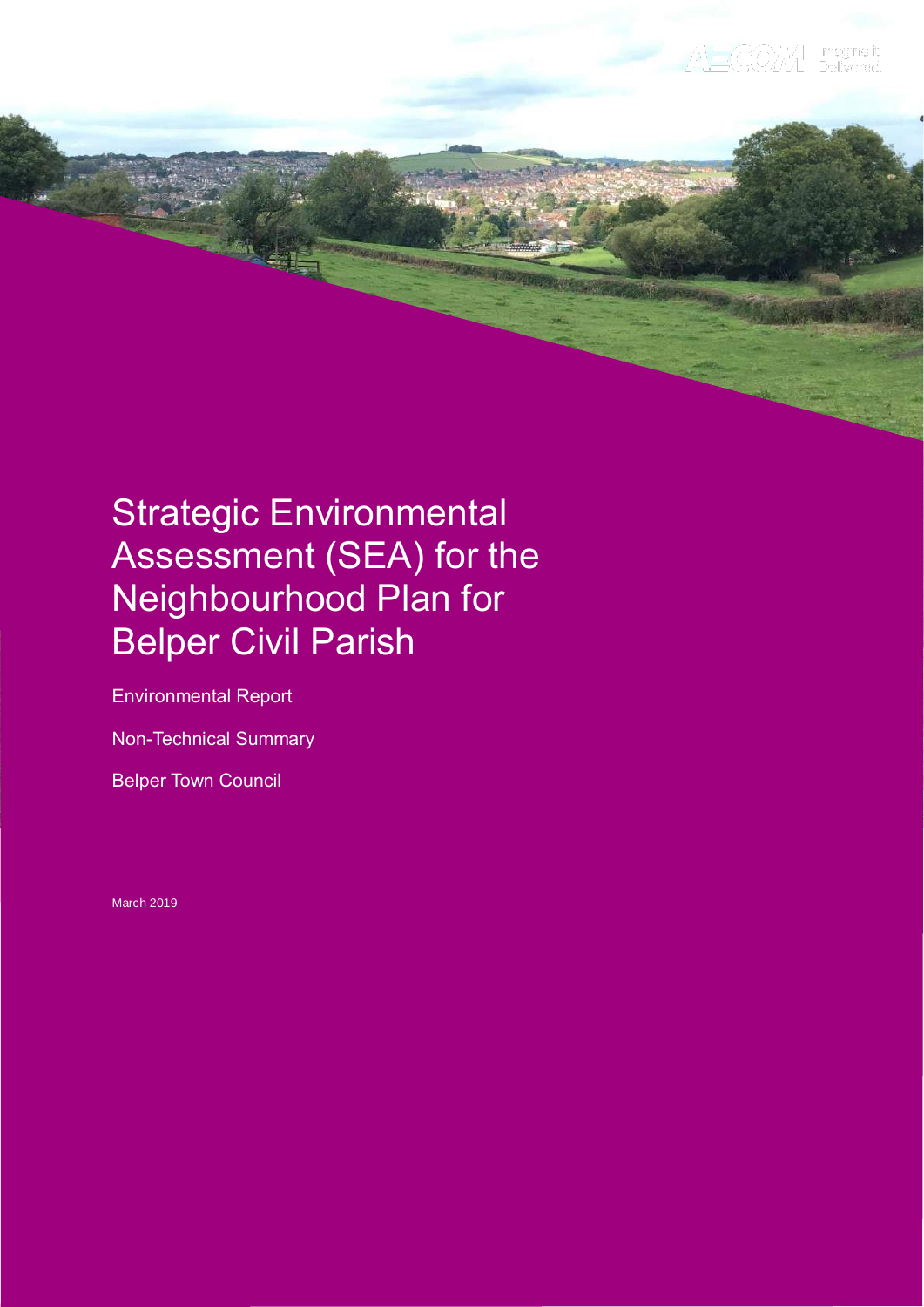Strategic Environmental Assessment (SEA) for the Neighbourhood Plan for Belper Civil Parish

#### Quality information

| <b>Prepared by</b>           | Checked by              | A۱                   |
|------------------------------|-------------------------|----------------------|
| Cheryl Beattie               | <b>Alastair Peattie</b> | <b>College</b><br>Al |
| <b>Environmental Planner</b> | Associate Director      | A.                   |
|                              |                         |                      |

#### **Proved by**

lastair Peattie ssociate Director

#### Revision History

| <b>Revision</b> | <b>Revision date</b> | <b>Details</b>                   | <b>Authorized</b> | <b>Name</b>             | <b>Position</b>       |
|-----------------|----------------------|----------------------------------|-------------------|-------------------------|-----------------------|
| V1              | 04/03/19             | Draft for client<br>review       | 04/03/19          | <b>Alastair Peattie</b> | Associate<br>Director |
| V <sub>2</sub>  | 11/03/19             | Draft for public<br>consultation | 11/03/19          | <b>Alastair Peattie</b> | Associate<br>Director |
|                 |                      |                                  |                   |                         |                       |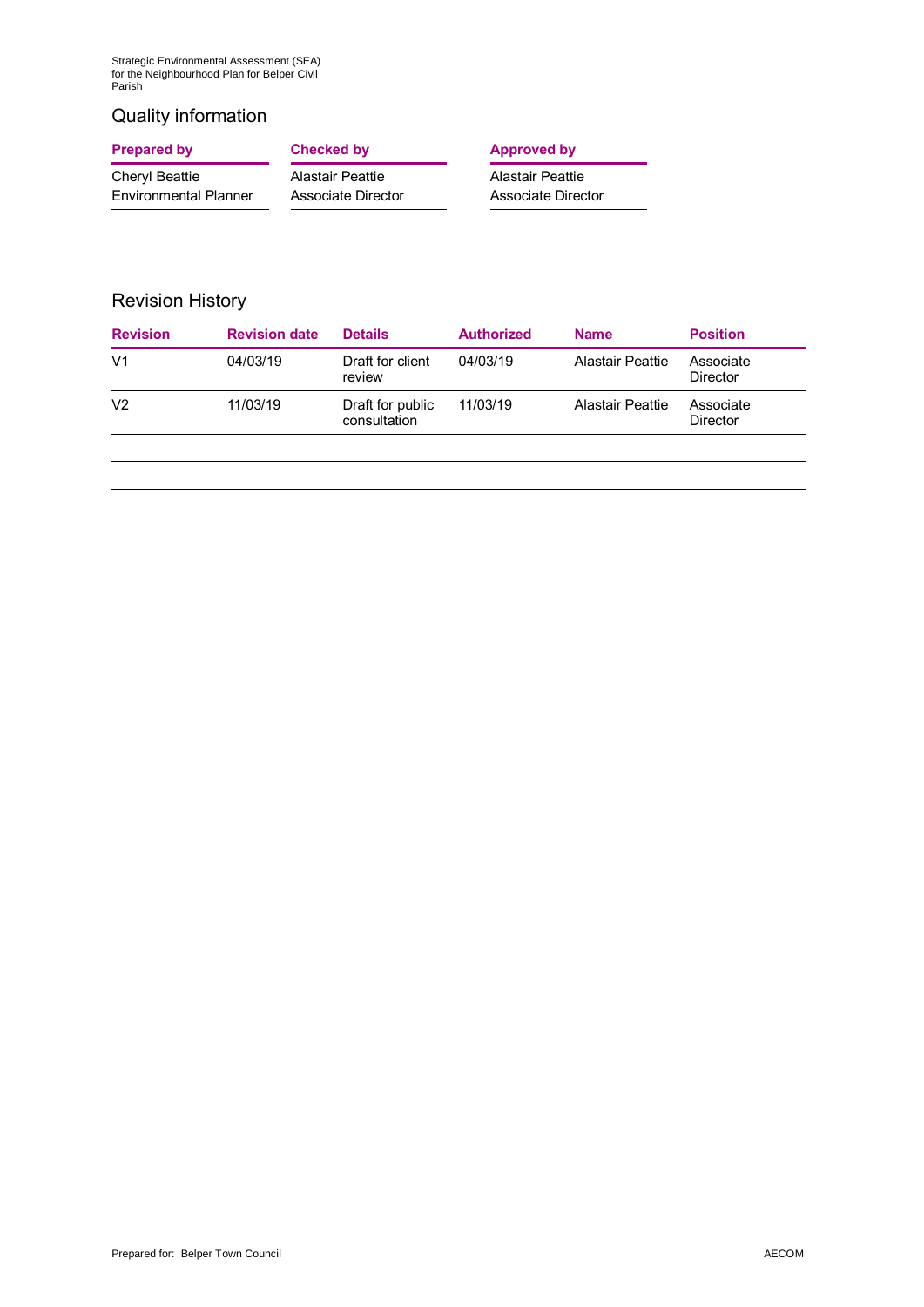Prepared for:

Belper Town Council

Prepared by:

AECOM Infrastructure & Environment UK Limited 3rd Floor, Portwall Place Portwall Lane Bristol BS1 6NA United Kingdom

T: +44 117 901 7000 aecom.com

© 2019 AECOM Infrastructure & Environment UK Limited. All Rights Reserved.

This document has been prepared by AECOM Infrastructure & Environment UK Limited ("AECOM") for sole use of our client (the "Client") in accordance with generally accepted consultancy principles, the budget for fees and the terms of reference agreed between AECOM and the Client. Any information provided by third parties and referred to herein has not been checked or verified by AECOM, unless otherwise expressly stated in the document. No third party may rely upon this document without the prior and express written agreement of AECOM.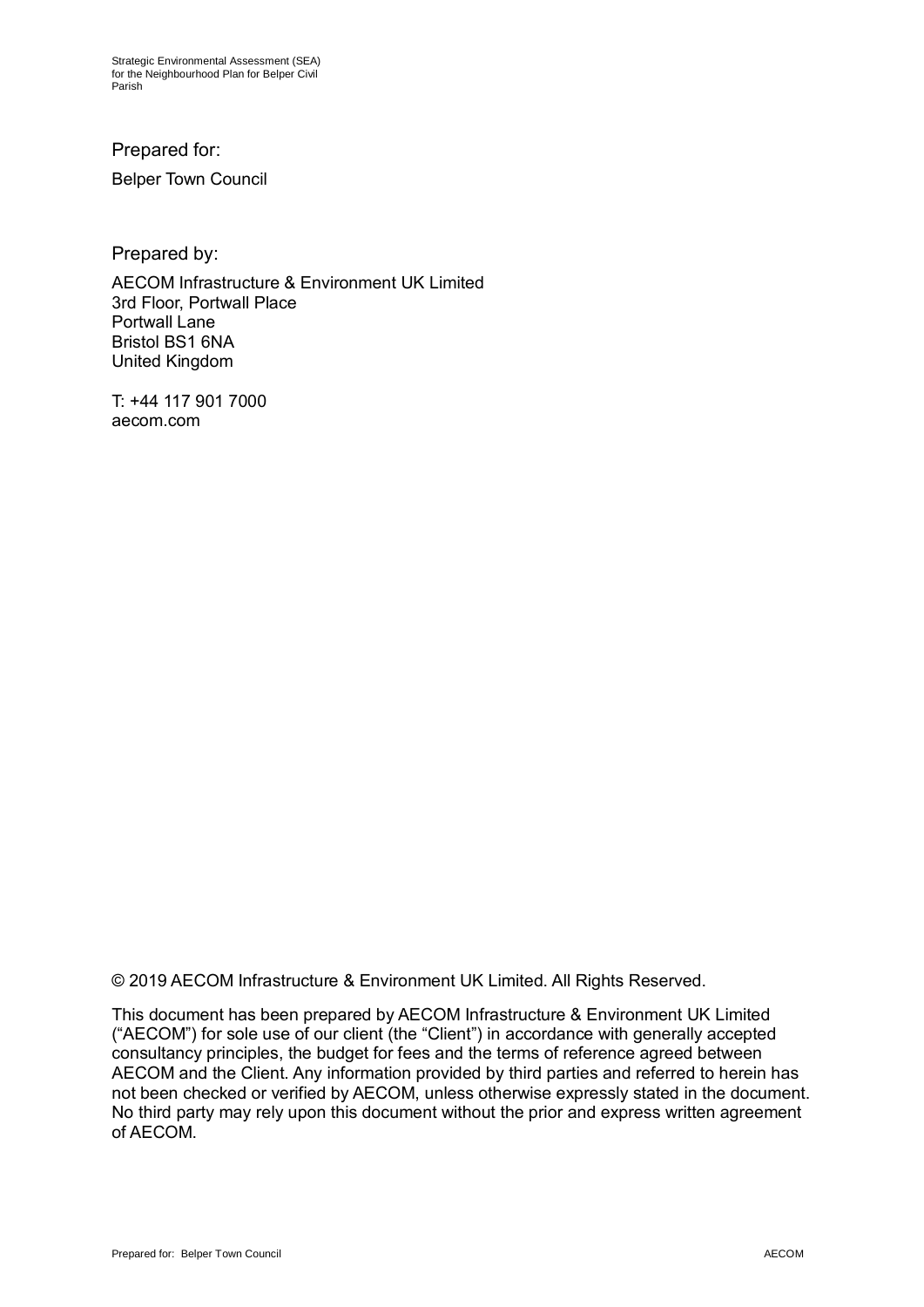### **Table of Contents**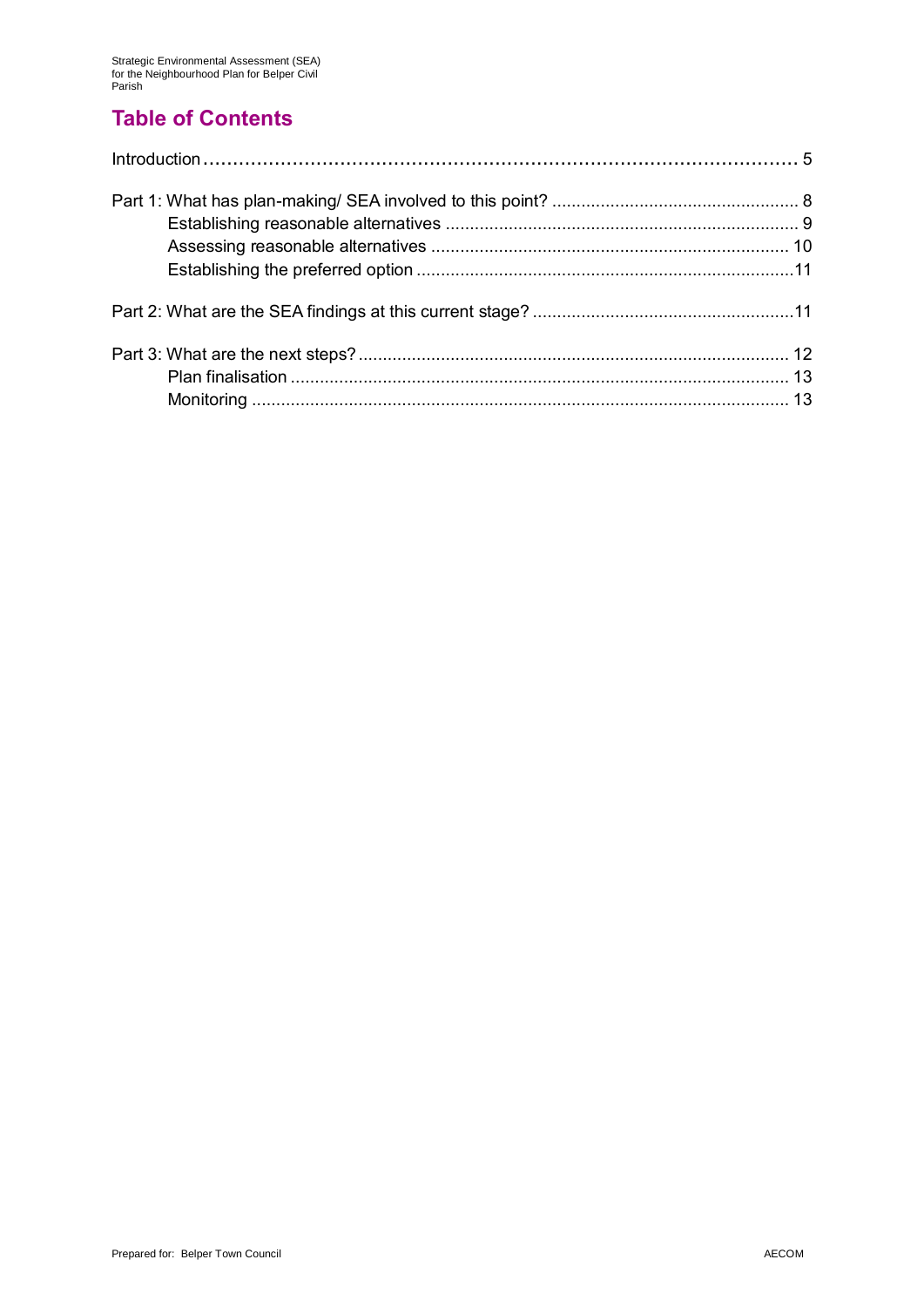# **Introduction**

AECOM is commissioned to lead on Strategic Environmental Assessment (SEA) in support of the emerging Neighbourhood Plan for Belper Civil Parish (NP4B).

The NP4B is being prepared by Belper Town Council in the context of the emerging Amber Valley Borough Local Plan (Submission Version 2018), and the saved policies of the 2006 Amber Valley Borough Local Plan. Once the NP4B has been 'made' it will have material weight when deciding on planning applications, alongside the latest adopted Amber Valley Borough Local Plan.

SEA is a mechanism for considering and communicating the likely effects of an emerging plan, and alternatives, with a view to avoiding and mitigating negative effects and maximising the positives. SEA of the NP4B is a legal requirement.<sup>1</sup>

This is a Non-technical Summary (NTS) of the Environmental Report.

The Neighbourhood Plan is at an advanced stage of preparation, with the SEA Environmental Report, including this Non-Technical Summary accompanying the 'presubmission' version of the Neighbourhood Plan for consultation, under Regulation 14 of the Neighbourhood Planning Regulations (2012).

## **Structure of the Environmental Report/ this NTS**

SEA reporting essentially involves answering the following questions in turn:

- 1. What has plan-making / SEA involved up to this point?
	- i.e. preceding finalisation of proposals for consultation.
- 2. What are the SEA findings at this current stage?
	- i.e. in relation to the proposals published for consultation.
- 3. What are the next steps?

Each of these questions is answered in turn below. Firstly though there is a need to set the scene further by answering the question 'What's the scope of the SEA?'

## **What's the scope of the SEA?**

The scope of the SEA is reflected in a list of topics and objectives, which, taken together indicate the parameters of the SEA and provide a methodological 'framework' for assessment.

*The SEA framework*

| <b>SEA Theme</b>    | <b>SEA objective</b>                                                    | Assessment questions - will the<br>option/proposal help to:                                   |
|---------------------|-------------------------------------------------------------------------|-----------------------------------------------------------------------------------------------|
| <b>Biodiversity</b> | Protect and enhance all<br>biodiversity and<br>geological features, and | Support/ improve the status and condition of the<br><b>Belper Parks Local Nature Reserve?</b> |

<sup>1</sup> Regulation 15 of the Neighbourhood Planning Regulations (2012, as amended) requires that each Neighbourhood Plan is submitted to the Local Authority alongside either: A) an environmental report; or, B) a statement of reasons why SEA is not required, prepared following a 'screening' process completed in accordance with Regulation 9(1) of the Environmental Assessment of Plans and Programmes Regulations ('the SEA Regulations'). The NPfB was subject to screening in 2018, including through consultation, at which time it was determined that SEA *is* required.

 $\overline{a}$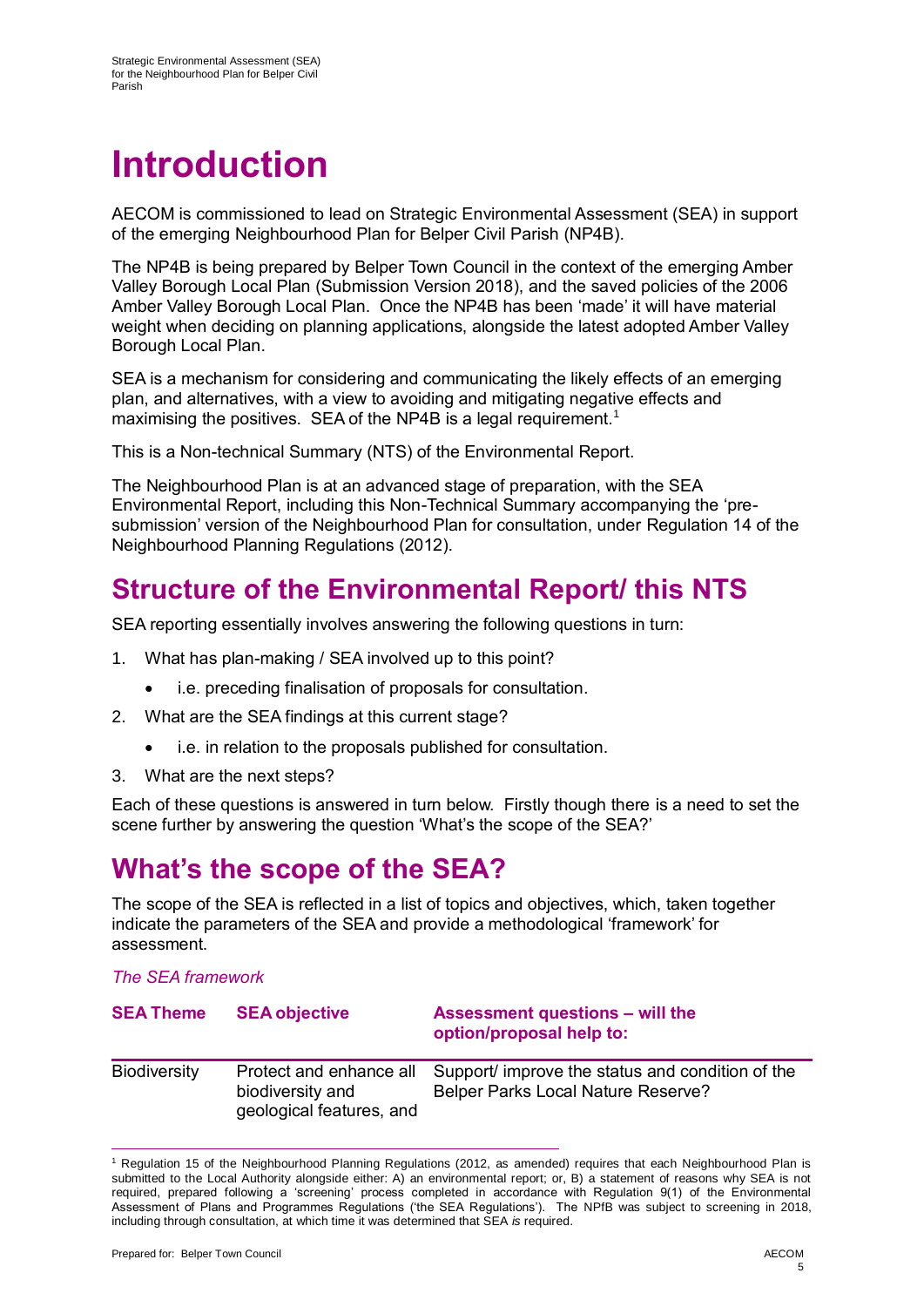|                                | support ecological<br>connectivity.                                                                                                                                                                         | Protect and enhance areas of biodiversity value<br>that are not locally designated or protected, such<br>as Wyver Lane Nature Reserve?                                                  |
|--------------------------------|-------------------------------------------------------------------------------------------------------------------------------------------------------------------------------------------------------------|-----------------------------------------------------------------------------------------------------------------------------------------------------------------------------------------|
|                                |                                                                                                                                                                                                             | Protect and enhance priority habitats, and the<br>habitats of priority species?                                                                                                         |
|                                |                                                                                                                                                                                                             | Achieve a net gain in biodiversity?                                                                                                                                                     |
|                                |                                                                                                                                                                                                             | Support ecological connectivity within the Plan<br>area and in the wider surroundings?                                                                                                  |
|                                |                                                                                                                                                                                                             | Support enhancements to multifunctional green<br>and blue <sup>2</sup> infrastructure networks?                                                                                         |
|                                |                                                                                                                                                                                                             | Support access to, interpretation and<br>understanding of biodiversity and geodiversity?                                                                                                |
| Climate<br>Change              | Reduce the level of<br>contribution to climate<br>change made by                                                                                                                                            | Increase the number of new developments<br>meeting or exceeding sustainable design<br>criteria?                                                                                         |
|                                | activities within the<br>Neighbourhood Plan<br>Area                                                                                                                                                         | Reduce energy consumption from non-<br>renewable sources?                                                                                                                               |
|                                |                                                                                                                                                                                                             | Generate energy from low or zero carbon<br>sources?                                                                                                                                     |
|                                |                                                                                                                                                                                                             | Reduce the need to travel or the number of<br>journeys made?                                                                                                                            |
|                                |                                                                                                                                                                                                             | Promote the use of sustainable modes of<br>transport, including walking, cycling and public<br>transport?                                                                               |
| Landscape                      |                                                                                                                                                                                                             | Protect and enhance the Conserve and enhance landscape character?                                                                                                                       |
|                                | character and quality of<br>landscapes and                                                                                                                                                                  | Conserve and enhance townscape character?                                                                                                                                               |
|                                | townscapes within and<br>surrounding the<br>Neighbourhood Plan<br>Area                                                                                                                                      | Protect and enhance key landscape features?                                                                                                                                             |
| <b>Historic</b><br>environment | Protect and enhance the<br>rich historic environment<br>within and surrounding<br>the Neighbourhood Plan                                                                                                    | Protect or enhance the integrity and special<br>qualities of the Derwent Valley Mills World<br>Heritage Site and its setting, and positively<br>contribute to its ongoing conservation? |
|                                | Area, including the<br><b>Derwent Valley Mills</b><br>World Heritage Site,<br><b>Belper Conservation</b><br>Area, further designated<br>and non-designated<br>heritage assets and<br>archaeological assets. | Conserve and enhance Listed Buildings, Locally<br>Listed Buildings, and their settings, within and<br>surrounding the Plan area?                                                        |
|                                |                                                                                                                                                                                                             | Conserve and enhance the Belper Conservation<br>Area?                                                                                                                                   |
|                                |                                                                                                                                                                                                             | Conserve and enhance local identity and<br>distinctiveness?                                                                                                                             |

 $2$  Green and blue infrastructure networks include (but are not limited to); green spaces, open spaces, parks, gardens, allotments, natural areas, river corridors, waterbodies; and the links between these assets

-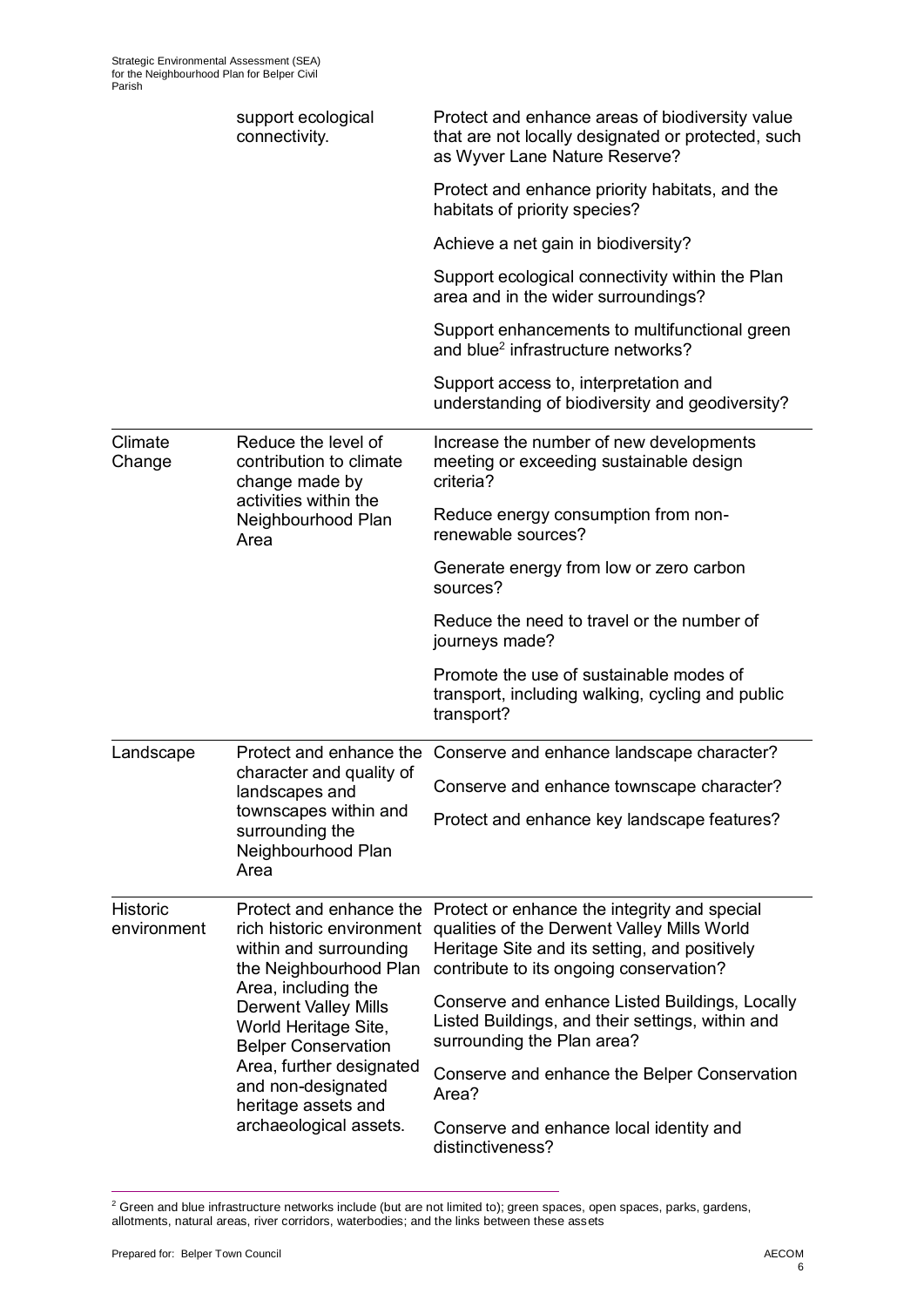|                             |                                                                                                                                                                          | Support access to, interpretation and<br>understanding of the historic environment?                                                    |
|-----------------------------|--------------------------------------------------------------------------------------------------------------------------------------------------------------------------|----------------------------------------------------------------------------------------------------------------------------------------|
| Land, soil and<br>water     | Ensure the efficient and                                                                                                                                                 | Promote the use of previously developed land?                                                                                          |
| resources                   | effective use of land                                                                                                                                                    | Avoid development of the best and most<br>versatile agricultural land (Grades 1 to 3a)?                                                |
|                             | Use and manage water                                                                                                                                                     | Support improvements to water quality?                                                                                                 |
|                             | resources in a<br>sustainable manner                                                                                                                                     | Minimise water consumption?                                                                                                            |
|                             |                                                                                                                                                                          | Ensure the timely provision of wastewater<br>infrastructure?                                                                           |
|                             |                                                                                                                                                                          | Protect groundwater resources?                                                                                                         |
|                             | Promote sustainable<br>waste management                                                                                                                                  | Limit the amount of waste produced and support<br>the minimisation, reuse and recycling of waste?                                      |
|                             | solutions that encourage<br>the reduction, re-use<br>and recycling of waste                                                                                              | Encourage recycling of materials and minimise<br>consumption of resources during construction?                                         |
|                             |                                                                                                                                                                          | Maximise opportunities for local management of<br>waste in order to minimise export of waste to<br>areas outside?                      |
| Population and<br>community | Cater for existing and<br>future residents' needs<br>as well as the needs of                                                                                             | Promote the development of a range of high<br>quality, accessible community facilities?                                                |
|                             | different groups in the<br>community, and improve<br>access to local, high-                                                                                              | Encourage and promote social cohesion and<br>encourage active involvement of local people in<br>community activities?                  |
|                             | quality community<br>services and facilities.                                                                                                                            | Minimise fuel poverty?                                                                                                                 |
|                             | Reduce deprivation in<br>the most deprived areas<br>of the Neighbourhood<br>Plan Area, and promote<br>inclusive and self-<br>contained communities.                      | Maintain or enhance the quality of life of existing<br>local residents?                                                                |
|                             |                                                                                                                                                                          | Improve the availability and accessibility of key<br>local facilities, including specialist services for<br>disabled and older people? |
|                             |                                                                                                                                                                          | Support the provision of land for allotments and<br>cemeteries?                                                                        |
|                             | Provide everyone with<br>the opportunity to live in<br>good quality, affordable<br>housing, and ensure an<br>appropriate mix of<br>dwelling sizes, types<br>and tenures. | Support the provision of a range of house types<br>and sizes, including specialist needs?                                              |
|                             |                                                                                                                                                                          | Support the provision of affordable housing?                                                                                           |
|                             |                                                                                                                                                                          | Support enhancements to the current housing<br>stock?                                                                                  |
|                             |                                                                                                                                                                          | Meet the needs of all sectors of the community?                                                                                        |
|                             |                                                                                                                                                                          | Provide quality and flexible homes that meet<br>people's needs?                                                                        |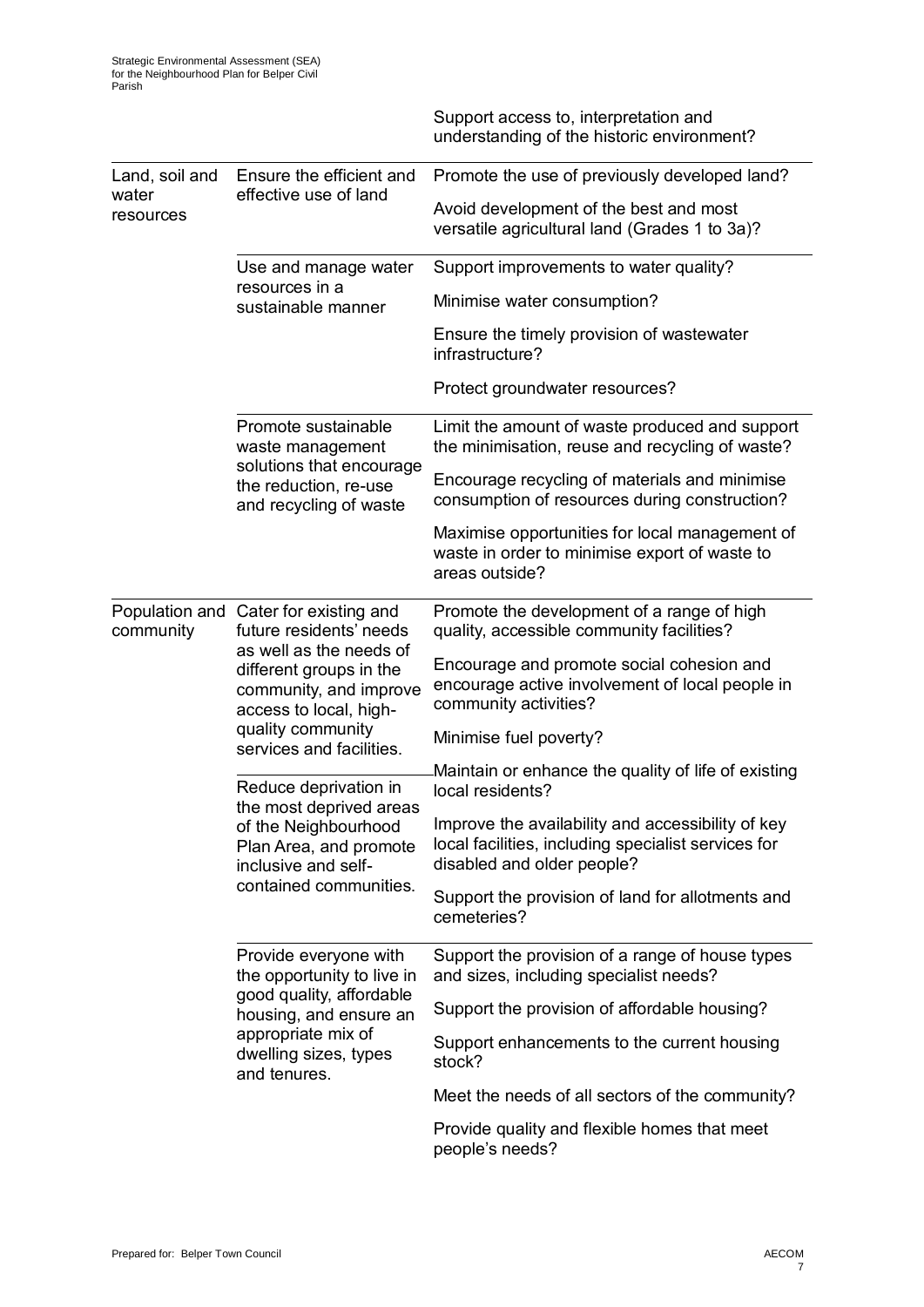|                         |                                                                          | Promote the use of sustainable building<br>techniques, including use of sustainable building<br>materials in construction?                                   |
|-------------------------|--------------------------------------------------------------------------|--------------------------------------------------------------------------------------------------------------------------------------------------------------|
|                         |                                                                          | Provide housing in sustainable locations that<br>allow easy access to a range of local services<br>and facilities?                                           |
| Health and<br>wellbeing | Improve the health and<br>wellbeing of residents<br>within the           | Promote accessibility to a range of leisure,<br>health and community facilities, for all age<br>groups?                                                      |
|                         | Neighbourhood Plan<br>Area.                                              | Address the specific challenges outlined in the<br>Joint Health and Wellbeing Strategy?                                                                      |
|                         |                                                                          | Provide and enhance the provision of community<br>access to green and blue infrastructure, in<br>accordance with Accessible Natural Greenspace<br>Standards? |
|                         |                                                                          | Reduce noise pollution?                                                                                                                                      |
|                         |                                                                          | Promote healthy and active lifestyles?                                                                                                                       |
|                         |                                                                          | Improve access to the countryside for<br>recreational use?                                                                                                   |
| Transportation          | Promote sustainable<br>transport use and<br>reduce the need to<br>travel | Encourage a modal shift to more sustainable<br>forms of travel?                                                                                              |
|                         |                                                                          | Enable sustainable transport infrastructure<br>improvements?                                                                                                 |
|                         |                                                                          | Facilitate working from home and remote<br>working?                                                                                                          |
|                         |                                                                          | Improve road safety?                                                                                                                                         |

# **Part 1: What has plan-making/ SEA involved to this point?**

An important element of the required SEA process involves assessing 'reasonable alternatives' in time to inform development of the draft proposals, and then publishing information on reasonable alternatives for consultation alongside the draft proposals.

As such, Part 1 of the Environmental Report explains how work was undertaken to develop and assess a 'reasonable' range of alternative approaches to the allocation of land for housing, or housing growth scenarios.

Specifically, Part 1 of the report -

- 1) explains the process of establishing the reasonable alternatives;
- 2) presents the outcomes of assessing the reasonable alternatives; and
- 3) explains reasons for establishing the preferred option, in light of the assessment.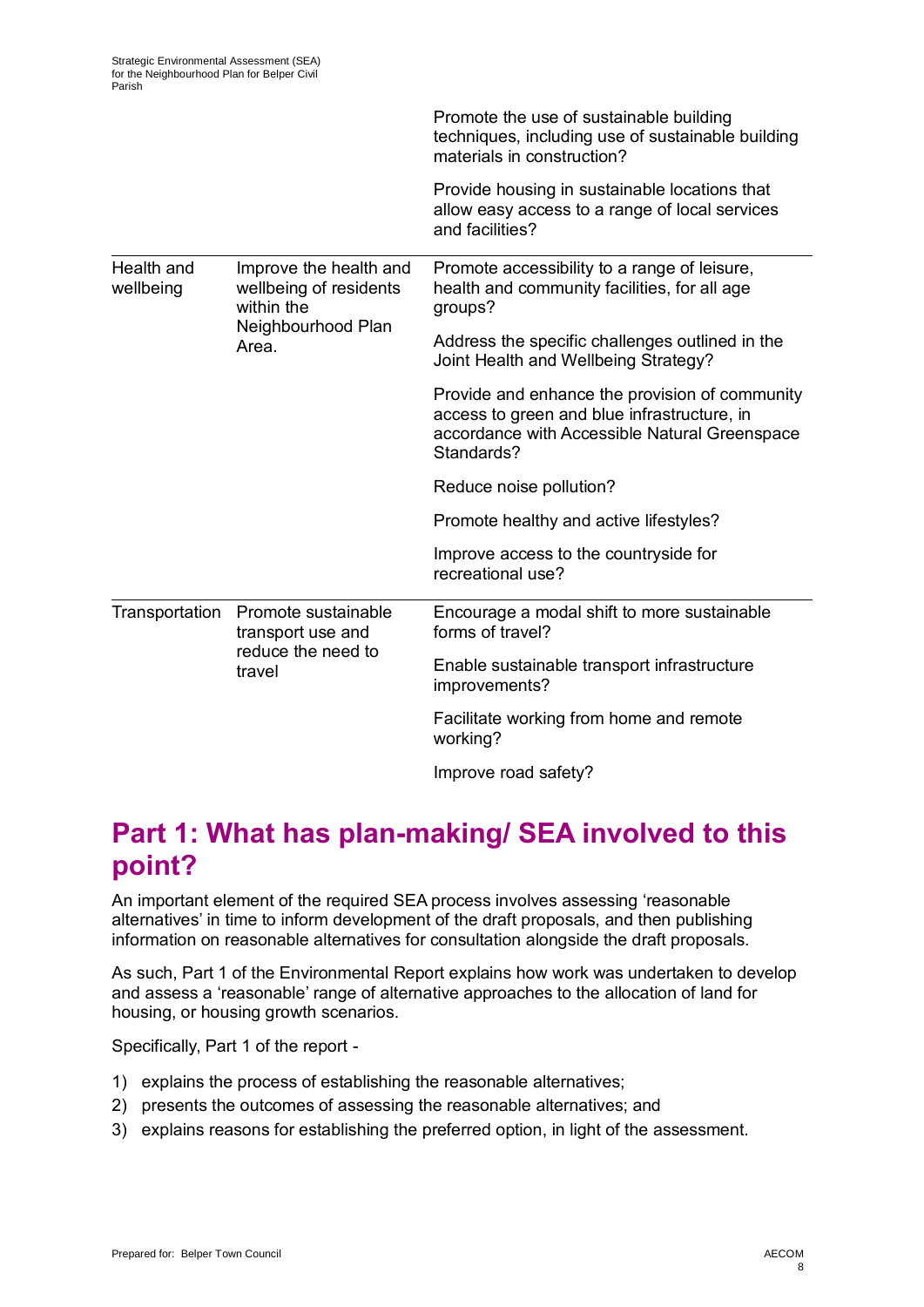#### **Establishing reasonable alternatives**

The main report explains how reasonable alternatives were established subsequent to process of considering the strategic policy context ('top down' factors) and the site options in contention for allocation ('bottom-up' factors).

The housing need for Belper is established through the Belper Housing Needs Assessment, which identifies an 'unconstrained' demand for an additional 957 dwellings over the period 2016 to 2028, which equates to around 80 dwellings a year.

The supply of potential sites has been considered alongside demand, with site options identified through the Local Plan 'Call for Sites' and 2013 Strategic Housing Land Availability Assessment as well as the Belper Neighbourhood Plan Site Assessment Report (2017) and the Belper Brownfield Sites Viability Study (2018). Several the sites were 'sieved out' by means of their location within the Green Belt, as these sites have recently been reviewed as part of the Green Belt Review commissioned by Amber Valley Borough Council and were subsequently not recommended for release from the Green Belt. Sites that were found within the Sustainability Appraisal of the Pre-Submission version of the Amber Valley Local Plan to have the potential for significant negative effects on the landscape/ townscape and the historic environment were also 'sieved out' as they were not considered to be reasonable options.

All but one of the remaining potential site options were brownfield sites, and all of the remaining sites are located within the settlement boundary.

Considering the above (and the finer detail provided in the Environmental Report), two reasonable options or growth scenarios were established:

**Option 1**: a wholly brownfield approach – allocating only those sites which are brownfield and located within the existing settlement area, relying on potential Local Plan Modifications and/ or windfall development to meet the outstanding need and/ or modifying density levels to achieve more dwellings within key sites (North and East Mills, West Mill and Dalton/ Fuchs Warehouse and Stable Block).

**Option 2**: a 'brownfield-first' approach, but also including 28, The Fleet (a greenfield site), to support meeting the remaining needs and reduce risk associated with the viability/ development interest of some of the brownfield sites.

To clarify the sites being considered under each of the options are identified below;

- **Option 1:** 
	- ─ Ada Belfield Care Home;
	- Babington Hospital;
	- Belper Library;
	- ─ Milford Mill;
	- North Derwent Street:
	- North and East Mills;
	- ─ West Mill; and
	- Dalton/ Fuchs Warehouse and Stable Block.
- **Option 2:** 
	- ─ All of the sites listed under Option 1; and
	- 28, The Fleet.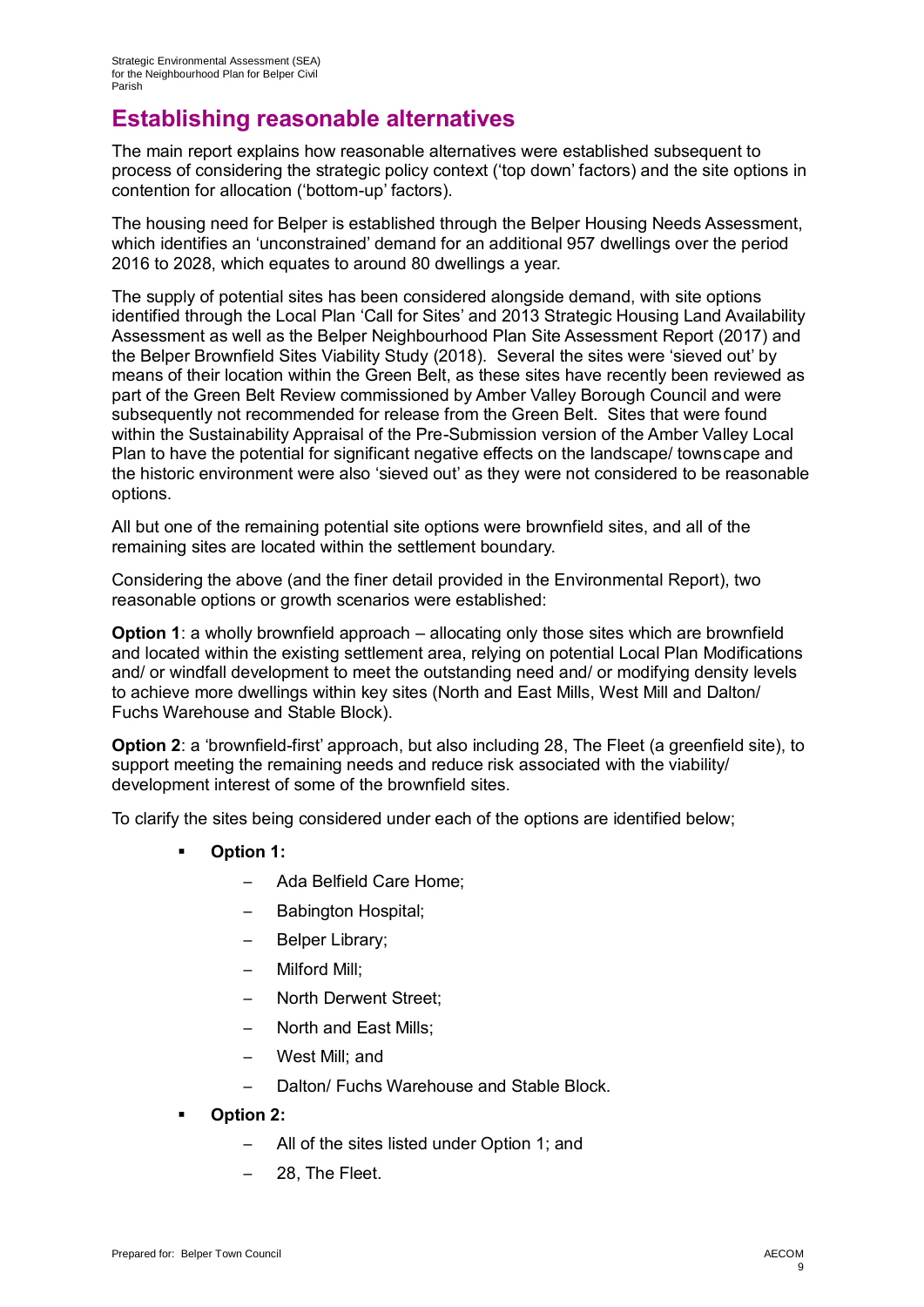#### **Assessing reasonable alternatives**

Summary alternatives assessment findings are presented within the table below. Within each row (i.e. for each of the topics that comprise the SA framework) the columns to the right hand side seek to **both** categorise the performance of each option in terms of 'significant effects' (using **red** / **green**) **and** also rank the alternatives in relative order of performance.

| <b>SEA Topic</b>               | <b>Option 1</b> | <b>Option 2</b> |
|--------------------------------|-----------------|-----------------|
| <b>Biodiversity</b>            |                 |                 |
| Climate change                 |                 | 2               |
| Landscape                      |                 |                 |
| Historic environment           |                 |                 |
| Land, soil and water resources |                 | 2               |
| Population and community       | 2               |                 |
| Health and wellbeing           |                 |                 |
| Transportation                 |                 |                 |

#### **Summary Findings:**

Overall the assessment of the reasonable alternative options has identified that on the whole Option 1 performs better in terms of sustainability than Option 2. This is predominantly as a result of the development of greenfield land proposed under Option 2 which has greater potential to negatively affect the SEA topics of biodiversity, landscape, the historic environment, and land, soil and water resources. The slightly higher level of development proposed under Option 2 is also considered to have greater potential for negative effects associated with transport and climate change given the anticipated slightly higher levels of private car ownership overall – though it is recognised that the difference of 20 dwellings between the options is relatively negligible.

Neither option will meet the identified housing need for Belper in full and as such, both options are considered to have the potential for minor negative effects with regards to population and communities, and this is considered to be at a greater extent in Option 1 given that it is the lower growth option.

It is also noted that there are concerns around achieving suitable access at the site at '28, The Fleet', and these concerns will need to be appropriately addressed prior to any development at the site to avoid negative effects associated with the SEA topics of health and wellbeing, and transportation.

The key findings from the assessment relate to the SEA topics of landscape and the historic environment. Both options contain brownfield sites, the redevelopment/ regeneration of which has the potential to significantly positively affect the townscape, historic environment and tourism economy. However, the addition of greenfield development under Option 2 facilitates the potential for minor negative effects on townscape and historic environment, and as such Option 1 is identified as the preferred option in relation to these SEA topics.

No significant negative effects as a result of the growth strategy for Belper are anticipated at this stage and the main recommendations arising for plan-making include:

• Policy provisions that seek to embed a biodiversity net gain principle in development, to support the delivery of positive effects for biodiversity.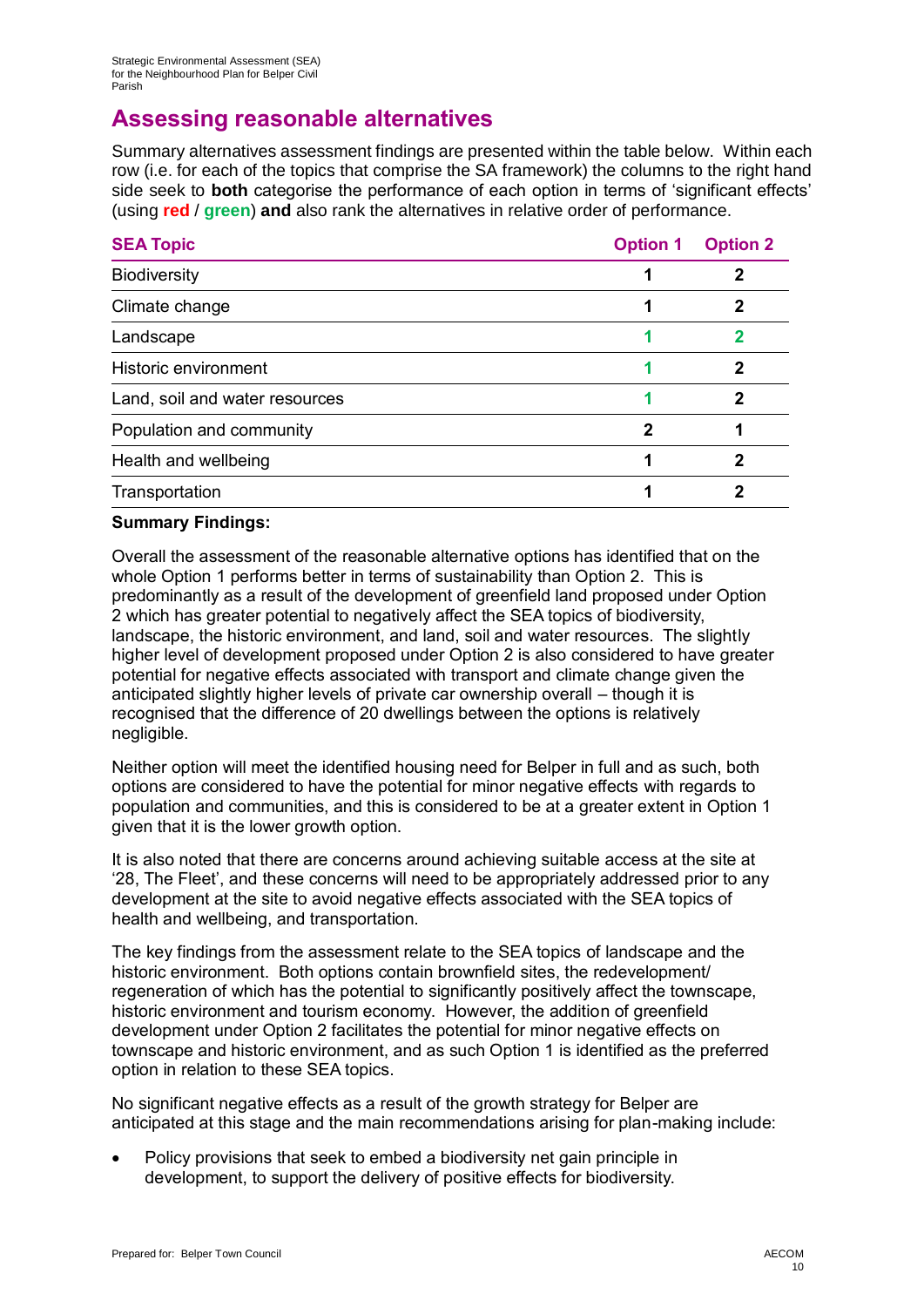- The plan seeks to identify design principles and/ or a master-plan approach to the development of the sites, to support the overall delivery of positive effects for the townscape and historic environment.
- Key local views into and out of sites, to or from the surrounding countryside or townscape are identified and protected in development.
- Non-designated heritage assets and their settings are identified and provided with additional protections through the NP4B policies.
- Policy provisions require the use of Sustainable Drainage Systems in development.
- Measures taken to improve viability at some of the sites avoid minimising Affordable Housing contributions and favour alternative solutions (such as increased densities) wherever possible, to reduce the potential for negative effects for the resident population and lower income communities.
- Further investigation in terms of achieving satisfactory access at the site at '28, The Fleet' is completed prior to any further progression of the site.

#### **Establishing the preferred option**

The following is the Town Council's response to the assessment of reasonable alternative housing growth scenarios presented above:

*"The preferred option is Option 1, which accords fully with the alternatives assessment findings and reflects the aspirations of local people to achieve a brownfield development strategy.* 

*It is recognised that this brownfield strategy is a preferential approach for future development and is intended to compliment/ site alongside the Local Plan strategy. As such, whilst the development strategy outlined by the NP4B does not meet the indicative figures for housing need in full, it demonstrates a preferred approach for the majority of future housing growth and is broadly aligned. The nature of the HNA – that it is an unconstrained figure (see footnote 10) – should also be taken into consideration. In an area that has significant landscape sensitivities (world heritage site, buffer zone and greenbelt) it would be reasonable to expect that site allocations may not be able to deliver an unconstrained HNA figure.*

*It is expected that higher densities can be achieved at 4 of the proposed allocation sites (North and East Mills, West Mill, North Derwent Street, and Dalton/ Fuchs Warehouse and Stable Block) during the detailed planning application stage, and this is likely to support an increase in overall housing provisions.*

*It is also expected that this brownfield strategy will be complimented by further growth as a result of infill development, which could include the site at '28, The Fleet' if the issues associated with the site can be overcome at the planning application stage. It is also considered likely that infill development will meet any remaining needs that the brownfield strategy may fall shy of.*

*It is also recognised that further growth as a result of Local Plan allocations could also increase development levels in Belper, to an extent that is likely to meet or exceed the identified needs."*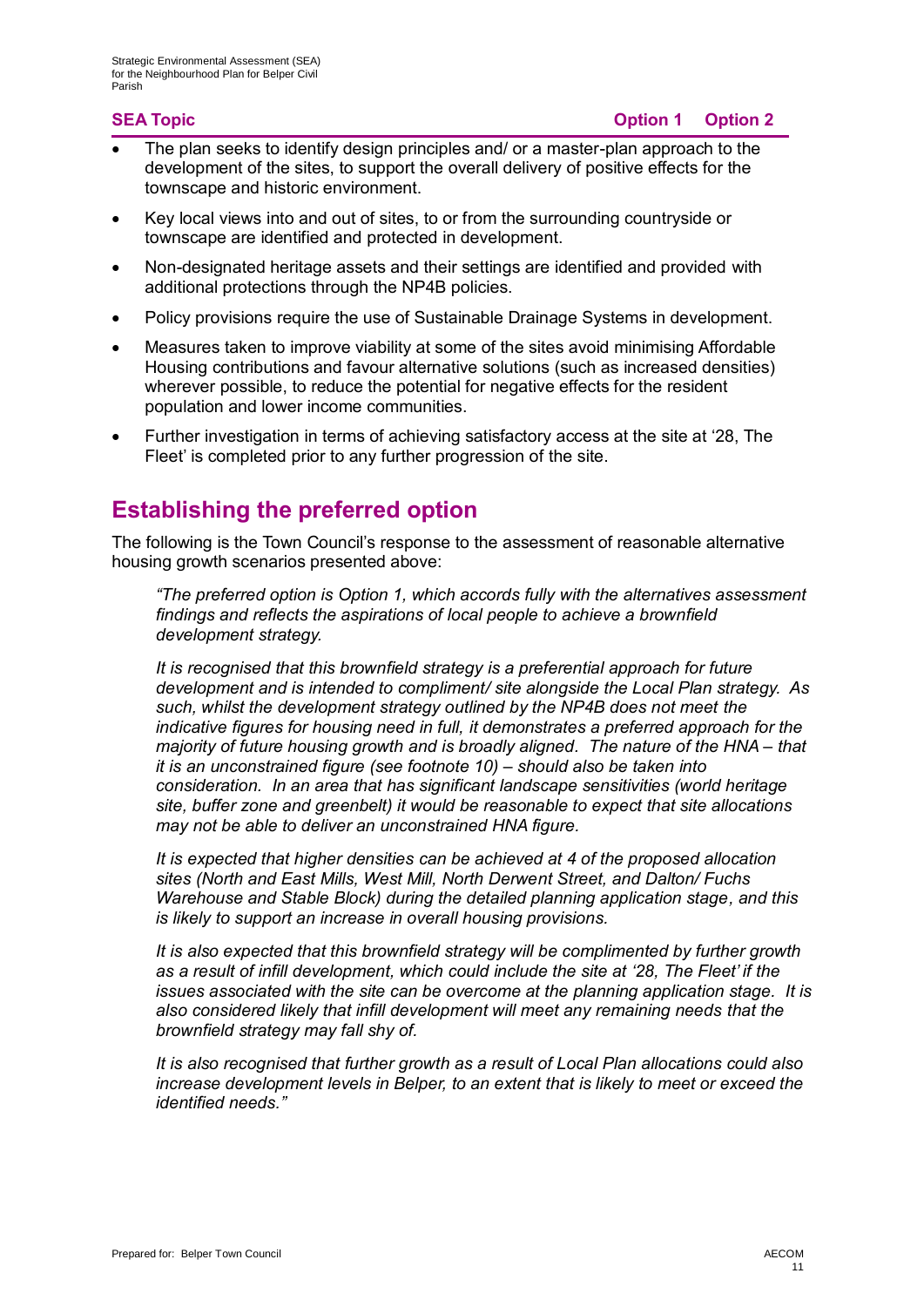# **Part 2: What are the SEA findings at this current stage?**

Part 2 of the Environmental Report presents an assessment of the Pre-Submission version of the NP4B. Assessment findings are presented as a series of narratives under the'SEA framework' topic headings. The following overall conclusion is reached:

The NP4B performs relatively well overall against the SEA themes, benefitting the local community through supporting the delivery of housing and mixed-use development on brownfield and regeneration sites throughout the Town. The NP4B seeks to strike a balance between the needs of conservation, biodiversity, access, the interests of the local community, the public benefits of a development and the sustainable economic use of the WHS in its setting. To this effect, positive effects are concluded in relation to the majority of SEA topics.

It is recognised that the NP4B is relatively limited in the potential to improve local transport infrastructure through new development; however, supporting opportunities to improve the pedestrian and cycle network through the site allocations, is considered likely to lead to positive effects for both the Transportation and Health and Wellbeing SEA topics.

The NP4B takes a proactive approach to new development and regeneration of the town, prioritising brownfield sites, leading to positive effects in relation to the Population and Community and Land, Soil and Water SEA Objectives. The NP4B supports new development in a way that integrates with the existing heritage, landscape and architecture and reinforces the unique characteristics of the area.

The NP4B capitalises on distinct opportunities to improve the townscape and tourism appeal of a highly valued environment. In particular, the support for the restoration and regeneration of the North and East Mills could potentially see significant and prominent vacant Listed Buildings be bought back into use, with potential long-term significant positive effects with regards to townscape, the historic environment, and the tourist economy.

Overall, two recommendations are made as follows:

- Additional wording in Policy NPP2 which specifically protects the sensitivity of mature trees, hedgerows and vegetation surrounding the town centre could strengthen protection for biodiversity.
- Policy provisions that require Sustainable Drainage Systems in new development proposals will provide greater protection for local water quality in the Plan area.

In response to these recommendations, the Regulation 14 'Pre-Submission' Plan has been updated. Specifically, Policy NPP3 has been expanded to include requirements for development to protect and enhance mature trees and vegetation surrounding the town centre, and to include the requirement for Sustainable Drainage Systems in all major development proposals to protect water quality. Policy APP3 has also been added which identifies the intention to deliver a masterplan for the A6 corridor and key regeneration sites following adoption of the NP4B. This will support not only the viability of development at the sites (and thus positively affect SEA topics relating to population and community and health and wellbeing), but also support the delivery of positive effects in relation to the townscape, and historic environment.

# **Part 3: What are the next steps?**

Part 3 of the Environmental Report answers the question – What happens next? – by discussing plan finalisation and monitoring.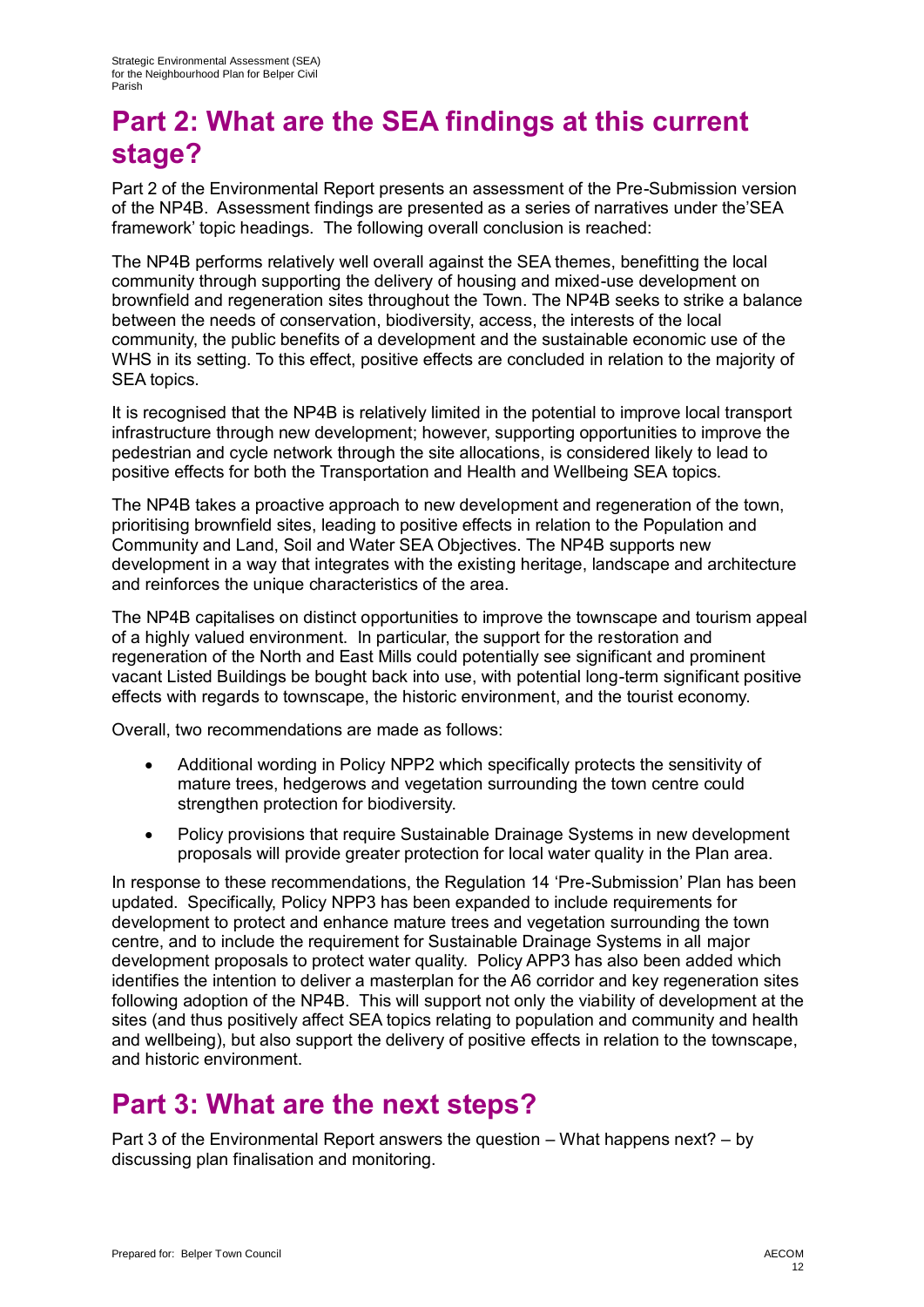### **Plan finalisation**

This Environmental Report accompanies the Pre-Submission version of the Neighbourhood Plan for Belper Civil Parish for Regulation 14 consultation.

Following consultation, any representations made will be considered by Belper Town Council, and the Neighbourhood Plan and accompanying Environmental Report will be updated as necessary. The updated Environmental Report will then accompany the Neighbourhood Plan for submission to the Local Planning Authority, Amber Valley Borough Council, for subsequent Independent Examination.

At Independent Examination, the Neighbourhood Plan will be considered in terms of whether it meets the Basic Conditions for Neighbourhood Plans and is in general conformity with the adopted and emerging Amber Valley Borough Local Planning Framework.

If the subsequent Independent Examination is favourable, the Neighbourhood Plan for Belper Civil Parish will be subject to a referendum, organised by Amber Valley Borough Council. If more than 50% of those who vote agree with the Neighbourhood Plan, then it will be 'made'. Once made, the Neighbourhood Plan will become part of the Development Plan for Amber Valley, covering the defined Neighbourhood Plan area.

#### **Monitoring**

The SEA regulations require 'measures envisaged concerning monitoring' to be outlined in this report. This refers to the monitoring of likely significant effects of the Neighbourhood Plan to identify any unforeseen effects early and take remedial action as appropriate.

It is anticipated that monitoring of effects of the Neighbourhood Plan will be undertaken by Amber Valley Borough Council as part of the process of preparing its Annual Monitoring Report (AMR).

The SEA has not identified any potential for significant negative effects that would require closer review and monitoring.